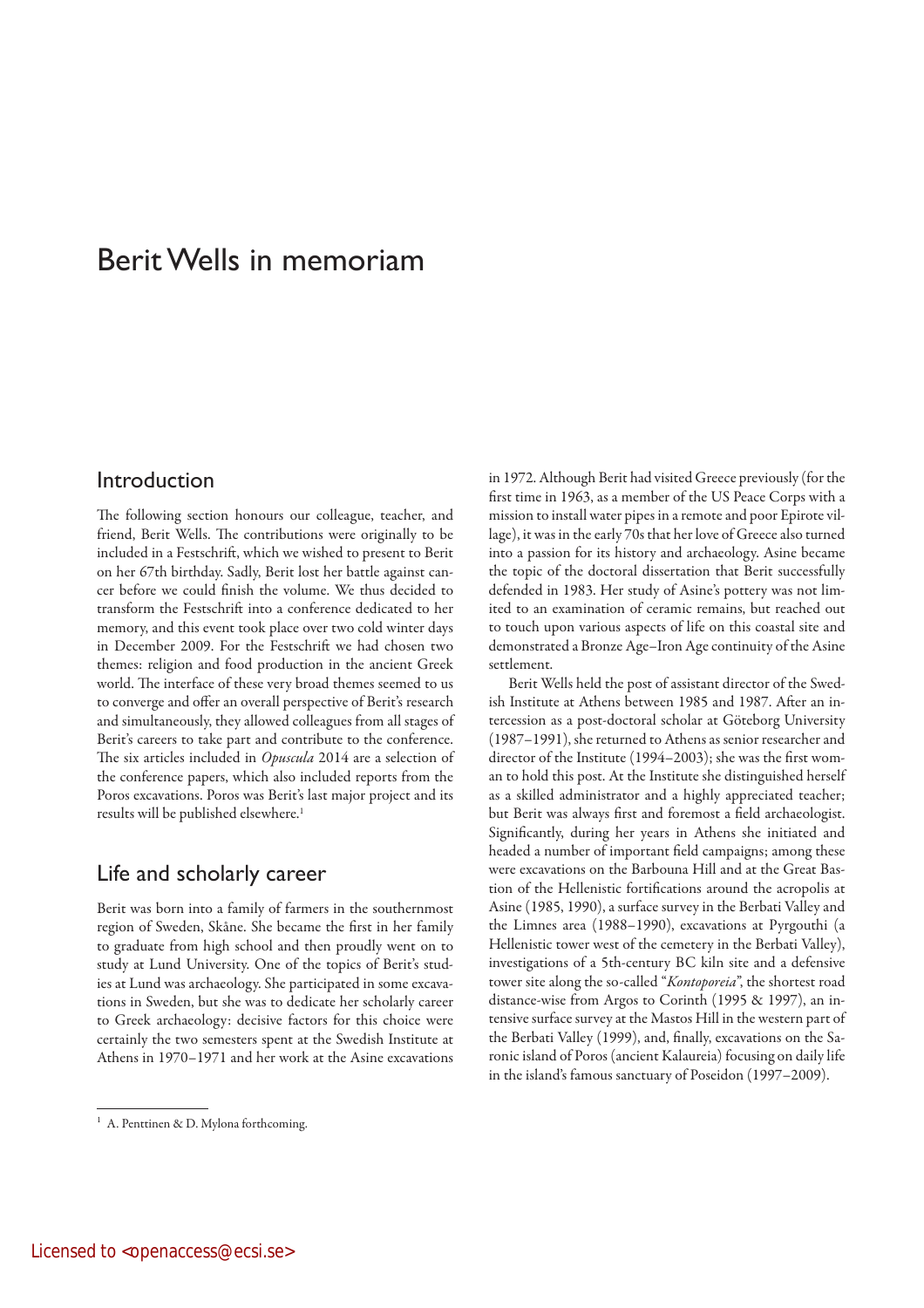## Berbati and Poros

The works on Berbati and Poros will perhaps stand as Berit Wells' most important scholarly contributions.<sup>2</sup> Berbati was literally bequeathed to her by her mentor Åke Åkerström (a former director of the Institute) during his final visit to the site in 1987. Archaeological survey and landscape archaeology were very much in fashion in the mid-1980s. The Berbati Valley and the uplands of Limnes offered an ideal location for such an investigation since the area was secluded and, as of yet, not very affected by the destructive techniques of modern agriculture. In research literature, Berbati was basically known as a Bronze Age site, but the survey conducted in 1988–1990 brought other periods, such as the Late Classical/Early Hellenistic and the Late Antique periods to light, and thus a better understanding of the rural economy of the area was reached.

The first ever excavations conducted by Swedish archaeologists in Greece took place in the Sanctuary of Poseidon at Kalaureia on Poros in 1894. The Swedish Institute at Athens was invited to resume the investigations in the sanctuary in 1996, and Berit, with characteristic courage and energy, did not hesitate. The excavations were initiated in 1997, and it quickly became obvious that the site had huge potential for further research. The 1894 excavations had focused exclusively on the sanctuary's architectural remains, leaving the archaeologically more rewarding interiors of the buildings basically untouched. In two subsequent research projects, both of which were funded by Riksbankens Jubileumsfond, *The Physical environment and daily life in the Sanctuary of Poseidon at Kalaureia* in 2003–2005, and *The Sea, the City and the God* 2007–2012, the sanctuary was investigated further, primarily targeting the question of what kind of activities took place inside and outside the sanctuary proper. Much emphasis was put on a systematic collection of soil samples and studies of microfinds, in search of information on dietary habits during various periods as well as the various environmental factors that affected people's lives. Berit was very proud of focusing on these kinds of techniques because, although they are commonplace in excavations at prehistoric sites, they are still somewhat rare in investigations of sites of the historical periods.



#### The selected conference contributions

As noted above, the broad main themes we chose for this celebration of Berit's work were leitmotifs in her life and research. A particular interest in agriculture and food production is certainly echoed in the investigations she conducted in the Berbati Valley and at Poros, where she directed research towards questions on the dietary habits of the sanctuary's visitors, for example. Her own rural background played an important role in creating this interest; she often commented on this herself. Berit's interest in ancient Greek religion was also clearly articulated in the scholarly agenda of the Poros excavations, but this particular subject had been inspiring to many generations of her students before the initiation of this project. Berit was

<sup>2</sup>*Mastos in the Berbati Valley. An intensive archaeological study* (ActaAth-4º, 54), eds. M. Lindblom & B. Wells, Stockholm 2011; *The Berbati-Limnes archaeological survey 1988–1990* (ActaAth-4º, 44), ed. B. Wells in collaboration with C. Runnels, Stockholm 1996; B. Wells, 'A smitinggod-figurine found in the Sanctuary of Poseidon at Kalaureia', *OpAth-Rom* 2, 2009, 143–149; B. Wells *et al*., 'Report on the excavations to the southeast of the Temple to Poseidon at Kalaureia in 2007 and 2008', *OpAthRom* 2, 2009, 89–141; B. Wells *et al*., 'The Kalaureia Excavation Project: The 2004 and 2005 seasons', *OpAth* 31–32, 2008, 31–129; B. Wells *et al*., 'The Kalaureia Excavation Project: The 2003 season', *OpAth* 30, 2005, 127–215; B. Wells *et al*., 'Investigations in the Sanctuary of Poseidon on Kalaureia, 1997–2001', *OpAth* 28, 2004, 29–87; B. Wells, 'The sanctuary of Poseidon at Kalaureia. The investigations of 1997', in *ARGOSARONIKOS. 1st International conference on the history and archaeology of the Argo-Saronic Gulf*, vol. 1, ed. E. Konsolaki-Yannopoulou, Poros 2003, 337–347.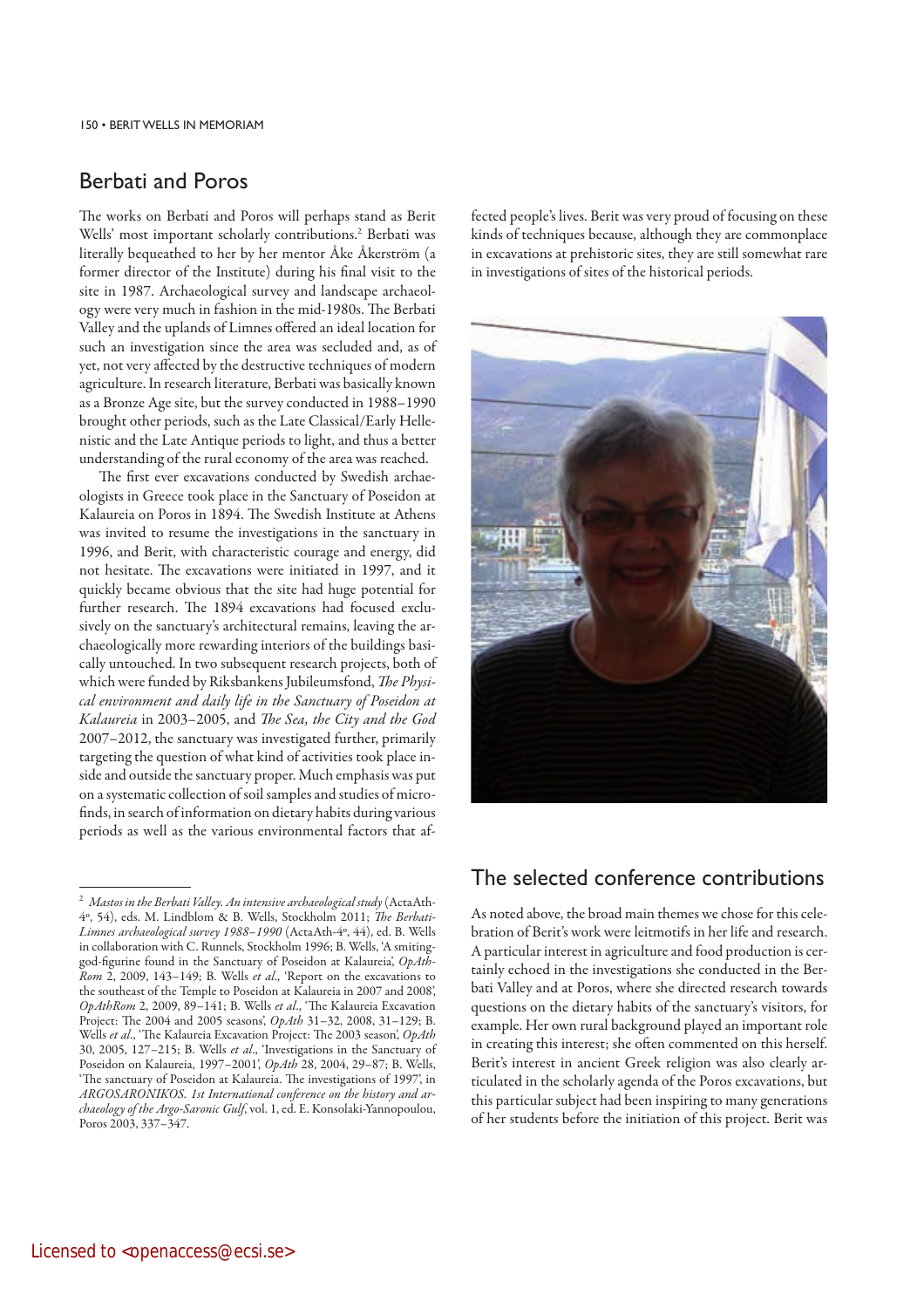a fantastic on-site teacher, and the religious aspects of ancient Greece were always present during her "field lectures". She often expressed admiration for fellow Swede Martin P. Nilsson, who in fact had a similar background to hers. He was a farm boy from the Skåne region of southern Sweden, who went on to become one of the most acclaimed scholars in the field of Classical antiquity.

The following six contributions treat various aspects of the symposium's double theme—sometimes intertwined, sometimes separately. They cover a large time-span: the first four take their subject matter from the historical periods of Greece, and the two remaining contributions present topics from Greek prehistory. It is our hope that their variety will mirror the wide-ranging interests of the scholar Berit Wells.

Gunnel Ekroth's paper 'Castration, cult and agriculture: Perspectives on Greek animal sacrifice' is the first in this collection of papers. It is an examination of the role of the uncastrated male animal in an alimentary and religious context, and has a wide scope. By looking at literary, epigraphical, iconographical, archaeological and, to a certain extent, osteological material, she demonstrates how the negligence of previous scholarship as regards the castrated/uncastrated status of a male bovine, for example, can prove to be highly misleading. Contrary to common opinions, which are usually based on iconography and literature, the picture provided by epigraphical sources such as sacrificial calendars and so-called "sacred laws" indicates that uncastrated animals were actually very rare as sacrificial victims. One contributing factor was perhaps the fact that they were more expensive than castrated or female victims, but furthermore, uncastrated males were probably rare in flocks since they are difficult to manage, and their meat often became less tasty (castration promotes a fattier meat, and, in the case of sheep, the production of more wool).

Neither the high frequency of cattle as victims in vase paintings nor the stress on uncastrated sacrificial animals in literature corresponds to sacrificial reality, and another explanation is thus required. Ekroth proposes that we should interpret the many bulls, rams, etc., found in iconography and literary sources as portraying "the ultimate, desired sacrificial situation, where the most prestigious and expensive animal could be offered, no matter the cost involved". The uncastrated male was the ideal victim; however, in reality, the choice of sacrificial animals had to match the available economical means and the "agricultural reality", such as, for example, the availability of certain animals at a certain time of the year.

Ekroth then discusses those cases where uncastrated males actually were offered. In some cases, the answer probably lies within the recipient deity, and in other cases, in the nature of the ritual. In a final important section, Ekroth concludes that the attitudes to the castration of animals clearly mirror religious and cultural concepts: for example, for the Greeks, castration apparently did not play an important role in ritual, but the uncastrated nature of the victim did.

Charlotte Scheffer's paper, 'Cooking stands and braziers in Greek sanctuaries' examines what happened to the meat of sacrificial animals, castrated or not, and she discusses evidence for food preparation in Greek sanctuaries. That food was consumed inside sanctuaries has long been established, not least because of the reoccurring presence of dining rooms inside the *temene*. But where was it prepared, and how? Scheffer surveys evidence from *hestiatoria* identified within the sanctuary space and identifies possible kitchen areas, mainly through the remains of hearths, supports for cooking stands or burners for cooking pots, and even stoves. Scheffer concludes that cooking stands and similar objects were not used to a higher degree in cult practice than in domestic contexts. She discusses the poor quota of finds of braziers or cooking stands in sanctuaries and suggests that this lacuna may be due to the fact that cooking in sanctuaries mostly had to do with preparing the sacrificial meat. The innards, *splanchna*, were grilled on spits that we actually do find in sanctuary contexts, and Scheffer proposes that the rest of the meat was most often cooked in large cauldrons placed on metal tripods or *lasana*, which were later removed, melted down and reused for other purposes.

Literal connections between religion and food production can be found in the realm of inscriptions, as seen in the two following papers, both of which discuss epigraphical material. In her article 'New inscriptions in the Bodrum Museum. A Hellenistic foundation from the area of Mylasa', Signe Isager brings to the fore three inscriptions from Asia Minor. Each of the three inscriptions includes an imprecation, asking that violators of certain stipulated conditions may suffer infertility: that the earth bear them no fruit and that they be deprived of descendants.

Jenny Wallensten's contribution, 'Karpophoroi deities and the Attic cult of Ge. Notes on *IG* II2 4758', then highlights an instance where it seems that the Earth indeed had stopped bearing fruit. An inscription from the Athenian Acropolis designates a small area to the goddess Ge Karpophoros (Fruitbearing Earth), which according to Pausanias (1.24.3) was consecrated after a severe drought. Wallensten's study surveys the epithet Karpophoros and then, through a discussion of the use of epithets within Greek dedicatory language, offers an interpretation for its meaning in this specific Athenian context.

After the two epigraphic essays, Sarah P. Morris brings the archaeological sources back into focus in her article entitled 'Dairy Queen? Churns and milk products in the Aegean and beyond'. She discusses an unusual type of vessel that has been identified in Early Bronze Age domestic contexts of the north Aegean and north-west Anatolia. These were earlier known as "barrel vessels", against the background of finds from the chalcolithic Near East (where it is notable that miniature ver